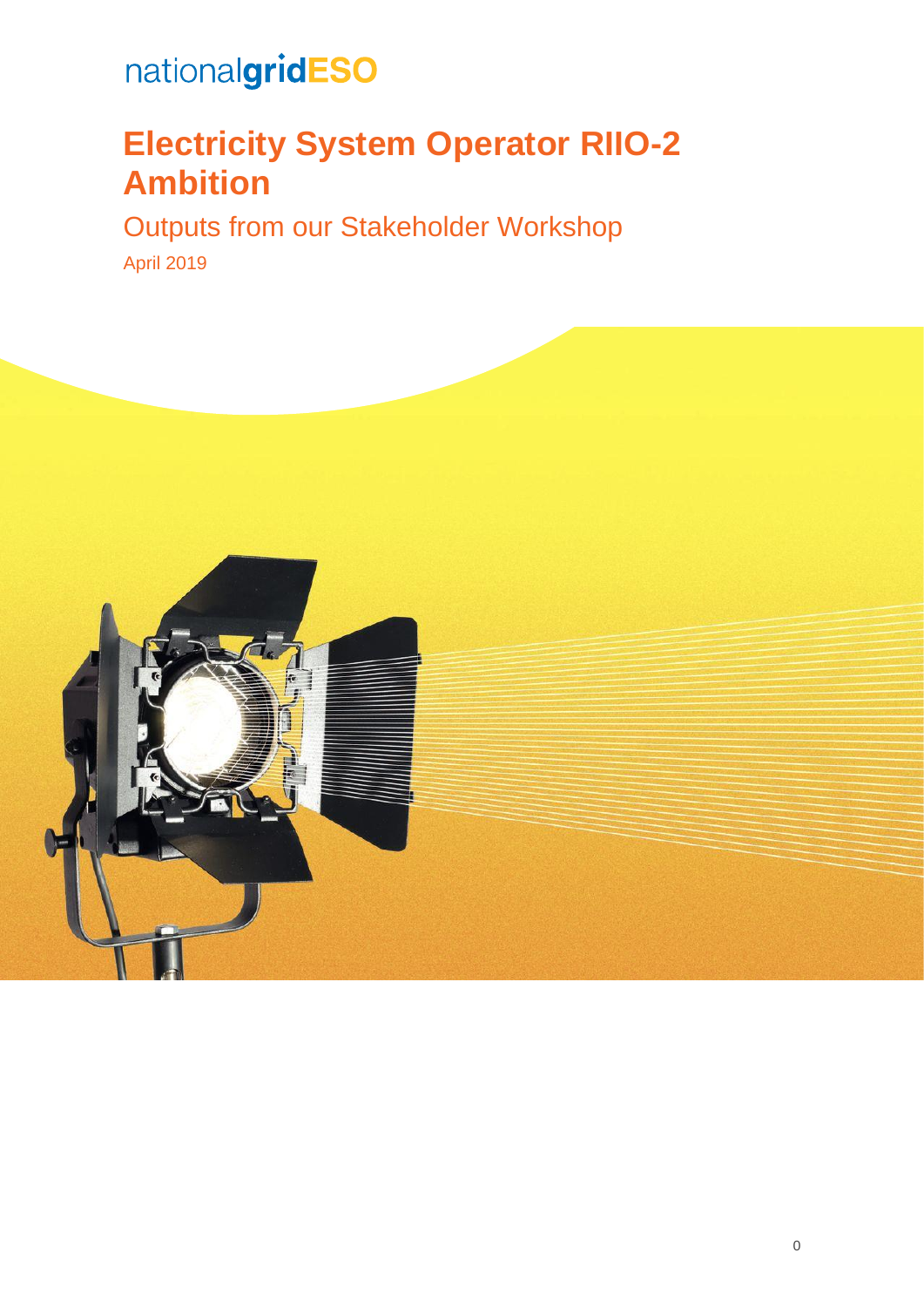### Foreword

As the Electricity System Operator (ESO) we want to understand how we can work together with the industry to achieve our ambition of delivering the best value to energy consumers now and into the future. We are currently developing our RIIO-2 business plan and it is vital that we listen to stakeholder views to help inform our decisions.

On the 11<sup>th</sup>April we held a workshop to engage stakeholders on our ambition for RIIO-2 and the activities and outputs we are proposing to deliver in order to achieve this ambition. This document is intended to provide a summary of the key takeaways we took from each of the round tables. The topics on the day, and in this document, are divided in to seven principle areas:

- **Participation in smart and sustainable markets**
- **Unlocking consumer value through competition in networks**
- **Innovation funding and strategy**
- **Charging, Codes and EMR**
- **System operation and data transparency**
- **Whole system operability**
- **Connections and outage planning**

We would like to thank stakeholders for your ongoing support in our work to develop a robust business plan for RIIO-2 that will transform how we facilitate networks and markets to drive value for consumers.

#### **System operation and data transparency**

#### *What we heard:*

You told us that decarbonisation is very important to you and that you support the ESO having a role in facilitating the energy transition. However, you also noted that markets and contracts also need to adapt if we want to fully achieve our decarbonisation ambitions. You want us to be clearer in our messaging about our ambition to operate a carbon free system, and be clear as to whether this means we will stop being a technology neutral business.

You want us to prioritise control room transparency. If market participants understand how we make decisions, they will be able to access the market. You told us that data is essential to participation in efficient markets as well as supporting investment decisions and that we need to be sharing as much data as possible as soon as possible. We proposed different capability options for a data portal to support this requirement. You told us that our urgent priority should be to focus on getting the data out but that we also should be providing some level of insight and analysis to aid understanding of the data. In the longer term, you would also like us to provide more advanced analysis and support enhanced functionality such as multi-platform interaction.

#### **Participation in smart and sustainable markets**

#### *What we heard:*

You told us that you strongly support our proposal for the market portal we are looking to set up, and its proposed functionality. You want the ESO to design a system that would enable market participants to register their assets, and provide notifications for which markets each asset is eligible to compete in. You also supported the idea that the portal would be able to tell you if you have already committed to offer another ESO service, or even a service in another market, such as a DSO market.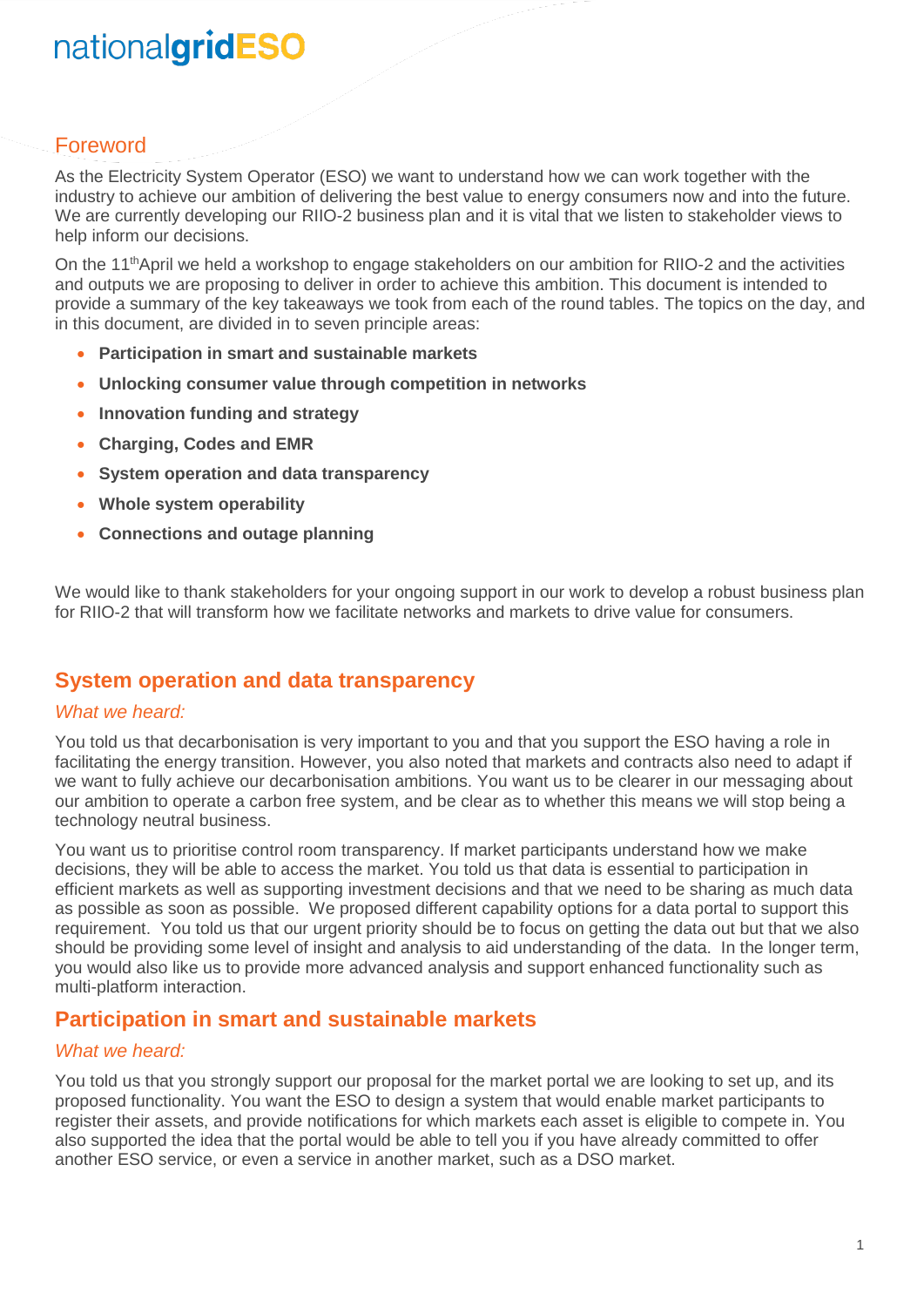You told us that you agree that there needs to be a reform of the wholesale and balancing markets. Whilst there was a range of opinion, a significant majority thought that the ESO was the best placed party to lead this. You think that the reform of the wholesale market needs to be aligned with the long-term future of the capacity market, as well as other industry transformations such as the charging review and code reform.

## **Charging, Codes and Electricity Market Reform (EMR)**

#### *What we heard:*

You told us you generally support our ambitious approach for charging, codes and EMR, but you do think that there is a risk of us being too ambitious without clear detail on how we plan to deliver. You want us to focus on getting the fundamentals right first time before we move onto focussing on more strategic activities.

You had mixed views on our role within EMR. Some of you support our role, and some of you see our role as more administrative, believing the strategic approach is a matter for the Department for Business, Energy and Industrial Strategy (BEIS).

### **Whole system operability**

#### *What we heard:*

You told us that open data for all will deliver the most innovation and consumer value, and that investors and technology companies need consistent data from different network companies to give value to their propositions. You told us you could see there being value in seeing transmission, distribution and ESO data in the same format and timescales.

You told us that the ESO and DNOs have complimentary capabilities, which creates a good basis for a future partnership. You told us that we should be looking to use the two-year period between RIIO-2 and ED2 to test ways of working between the ESO and DNOs, and that we should be starting now to work out where challenges and conflicts may arise, with a view to solving them before the start of ED2. You told us that we can help DNOs by defining what is different about being a DSO and what capabilities are required.

You told us that you think the SQSS is no longer for purpose and needs a review, and that we should be investing effort to help parties that will be affected by any changes but don't necessarily have the capability to work it out for themselves.

You told us that by making more data available and transparent it may facilitate the right 'world' to emerge. Having fair and consistent rules for selling services to all buyers will also help drive efficiency. You told us that you strongly support our ambition to be able to operate a carbon free system. However, we need to avoid baking in very expensive-sub optimal solutions in a rush to reach our target. We need to consider the long and short-term consumer value.

You told us that you would like us to be able to share the outputs of the Regional Development Programmes (RDPs), although it was recognised that it will be challenging to apply learning from RDPs as there are always going to be regional differences.

### **Connections and outage planning**

#### *What we heard:*

You told us that you support our connections proposals as you welcome further information provision and streamlining of the current connections process. You also liked the idea that information for the wider industry could be accessible in a single place. You supported giving Distribution Network Owners (DNOs) greater visibility of the capacity available through the Appendix G process.

You told us there could be benefit in greater collaboration across transmission and distribution on the impact of outage plans, but that we should work further with DNOs as to how this could work in practice. You think it would be useful for the ESO to provide more data on the extent of costs that are generated by